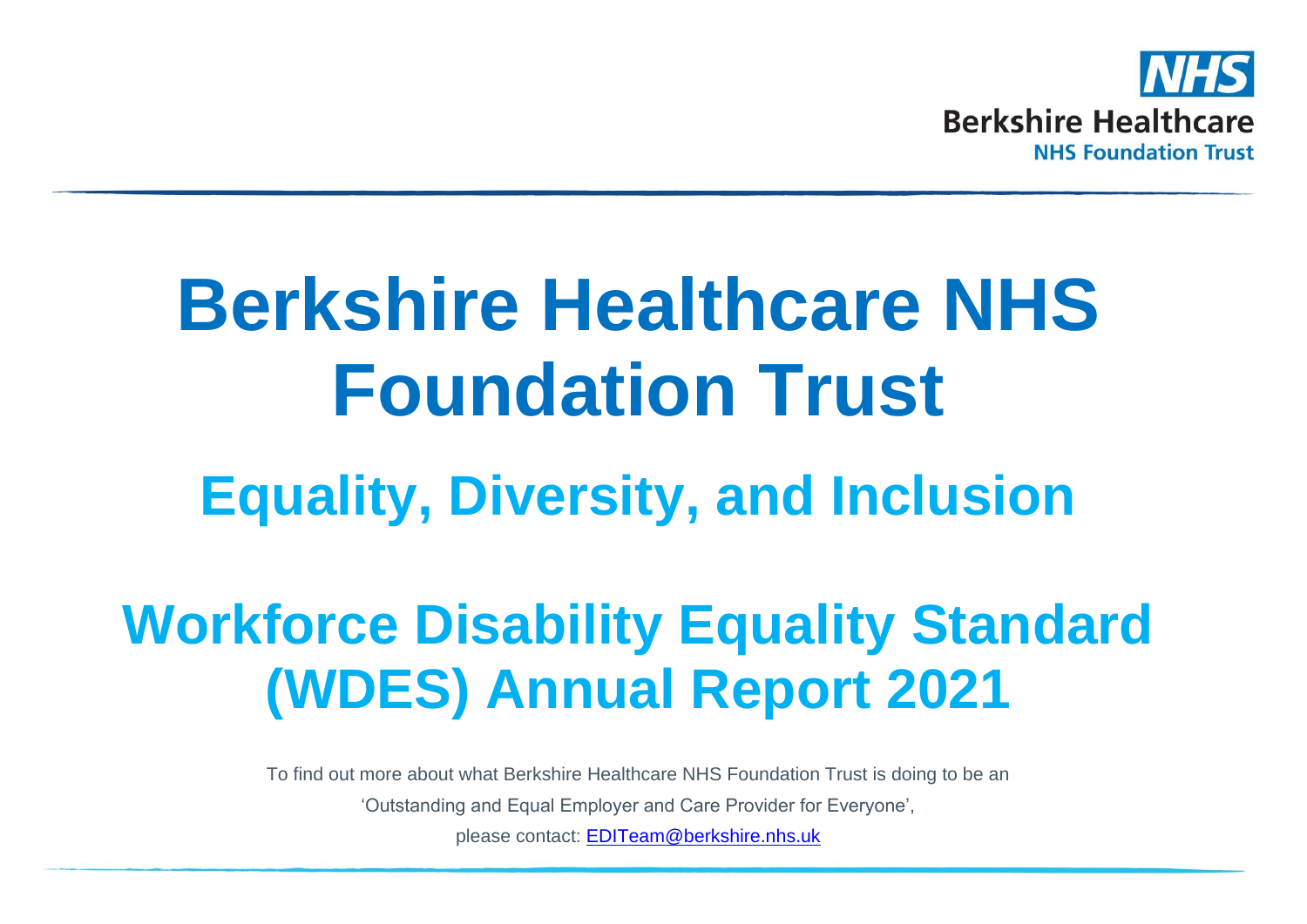### **Executive Summary**

The Workforce Disability Equality Standard (WDES) is a requirement for all NHS organisations to publish data and action plans against ten indicators of workforce disability equality.

This report shows Berkshire Healthcare's latest workforce disability equality data (as at 31st March 2021) and identifies where improvements have been made and where data has stagnated or deteriorated.

### **The key findings from the 2021 report**

Berkshire Healthcare continues to make incremental progress in tackling and removing barriers faced by staff with a Disability and individuals seeking employment with the Trust. Notable improvements were made in 6 out of the 10 WDES indicators of disability equality. However, Disabled staff have a poorer work experience than Non-Disabled staff overall - there is stagnation and/or regression in some of the metrices.

- The number of Disabled staff has remained consistent at 5% of the total workforce
- The Trust has taken action to facilitate the voices of Disabled staff the role of the Chair of the Purple Network has been operationalised and allocated protected time (half a day a week)
- An increase in the National Staff Survey engagement score for Disabled staff for the third year running
- 77% of Disabled staff report that the Trust has made adequate reasonable adjustments to enable them to carry out their work
- Increase in the likelihood of Disabled staff being appointed from shortlisting, though still behind Non-Disabled staff
- A significant reduction in the likelihood of Disabled staff entering the formal capability process
- A reduction in the percentage of Disabled staff experiencing harassment, bullying or abuse from their manager and colleagues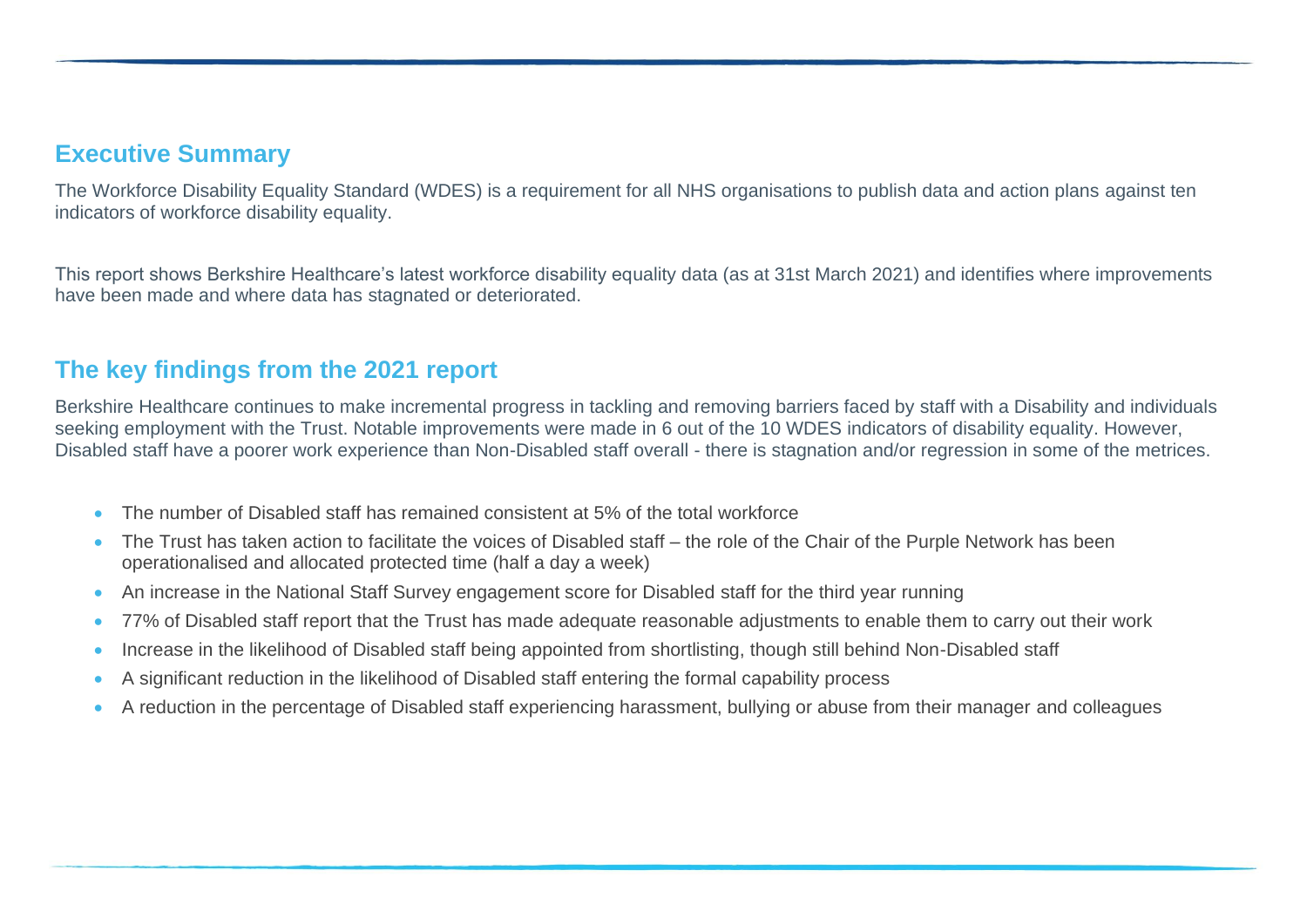However:

- 11% of the workforce have not declared their disability status
- Disabled staff are more likely to experience harassment, bullying or abuse from patients, service users, relatives, the public, their manager and colleagues than Non-Disabled staff
- Disabled staff are more likely to report harassment, bullying or abuse than Non-Disabled staff
- Disabled staff are less likely to believe the Trust provides equal opportunities for career progression or promotion that Non-Disabled staff
- Presenteeism: Disabled staff are more likely to come to work despite not feeling well enough than Non-Disabled staff
- An increase in the percentage of Disabled staff saying that they felt pressure from their manager to come to work despite not feeling well enough to perform their duties
- Decline in the percentage of Disabled staff believing the Trust provides equal opportunities for career progression or promotion
- There is no Disabled staff representation on the Board with voting membership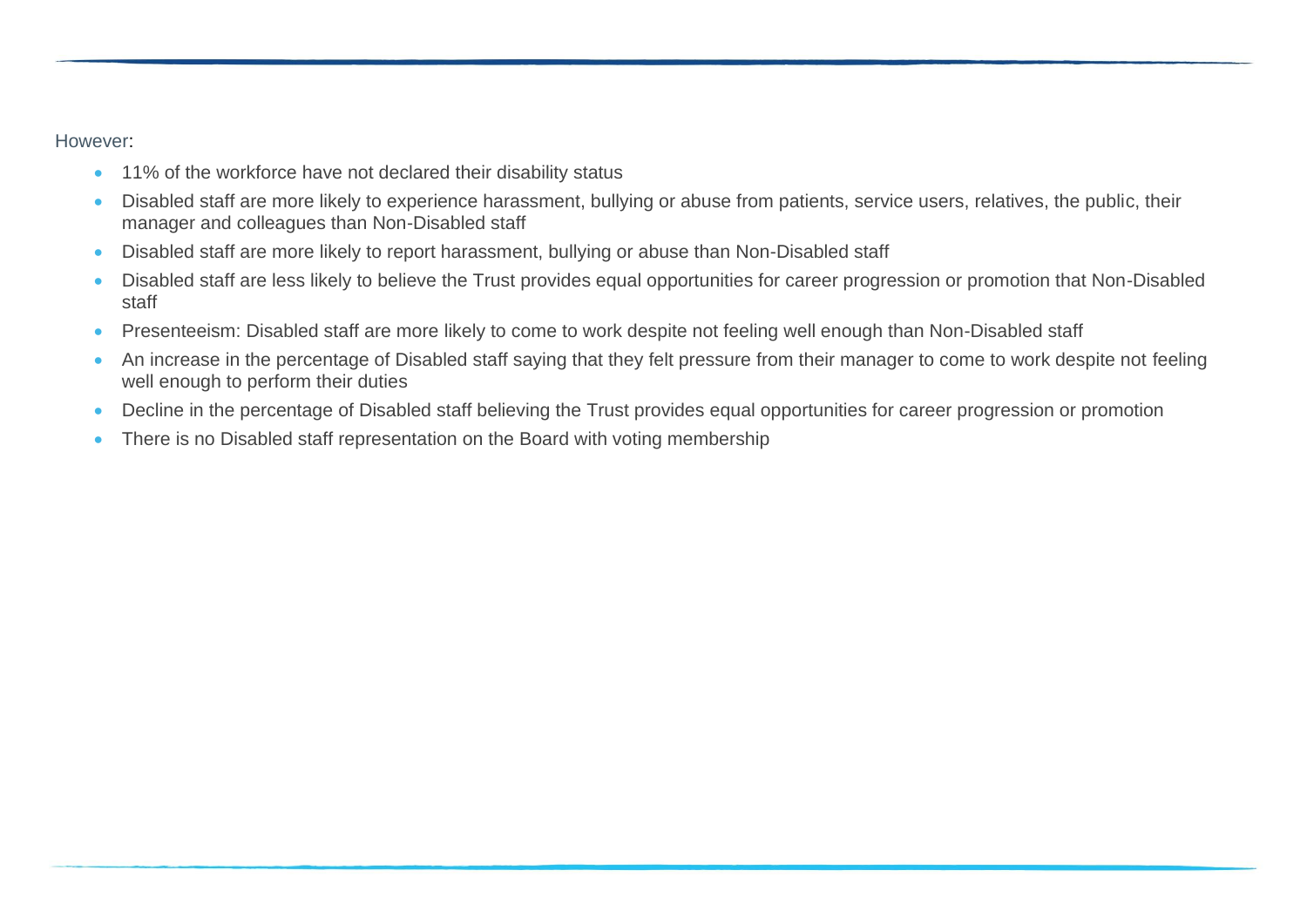#### **WDES – Introduction**

The Workforce Disability Equality Standard (WDES) was mandated by the NHS Standard Contract in 2018; 2021 is its third year. It comprises of 10 measures (metrics) that compare the working and career experiences of Disabled and Non-Disabled staff in the NHS. The WDES is underpinned by the Social Model of Disability which argues that people are disabled because of societal barriers, rather than long-term health conditions.

With the Social Model of Disability in mind, the WDES seeks to help unmask barriers that have a negative impact on the experiences and career opportunities of Disabled staff in the NHS or disabled applicants seeking employment in the NHS, and thus facilitates transparency and informs year on year improvement.

Through providing comparative data between Disabled and Non-Disabled staff, the WDES illuminates where key differences lie, and thus provides the foundation for the development of Action Plans to enable the tracking of year-on-year progress and amelioration of the challenges.

The data for indicators 1 to 3 and 10 are taken from the Trust's workforce data as at 31st March 2021 and data for indicators 4 to 9 are taken from the Trust's 2020 National Staff Survey results.

The aim of this report is to present the Trust's latest Disability Equality Data and identify where improvements have been made and where there has been stagnation and/or regression.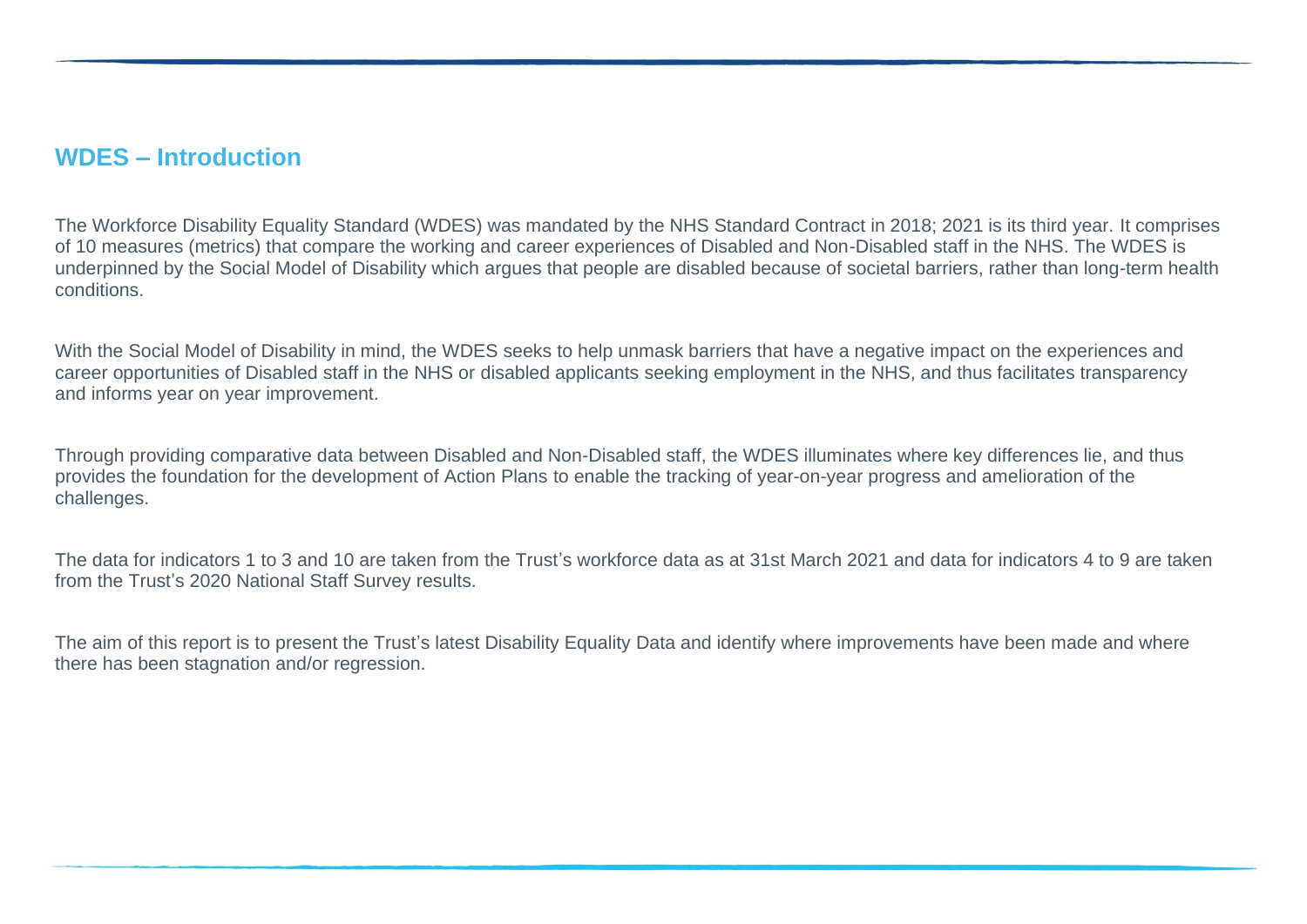# **Workforce Disability Equality Standard Progress in 2020/21**

It is pleasing to note improvements in 6 out of the 10 indicators of disability equality:

- Increase in the likelihood of Disabled staff being appointed from shortlisting
- A reduction in the likelihood of Disabled staff entering the formal capability process
- A reduction in the percentage of Disabled staff experiencing harassment, bullying or abuse from their manager or colleague
- An increase in the National Staff Survey engagement score for Disabled staff for the third year running
- An increase in the number of Disabled staff saying that they are satisfied with the extent to which the Trust values their work
- 77% of Disabled staff report that the Trust has made adequate reasonable adjustments to enable them to carry out their work

A number of actions have been taken in the last WDES reporting year that will have attributed to the above improvements, these include:

- Supporting our Purple Network to achieve their objectives: operationalisation of the role of the network Chair (4 hours protected time a week)
- Launch of new Equality Diversity and Inclusion training programme on Allyship
- Embedding of Equality, Diversity and Inclusion in Leadership and Management training programmes
- Relaunch of the Reasonable Adjustments Policy with support/guidance given to both managers and staff
- Work on more inclusive Adverts and Job Descriptions
- Organisational focus on Bullying and Harassment
- All Divisions provided with granular data on Equality, Diversity and Inclusion to facilitate targeted interventions
- Launch of Just and Learning Culture approach to investigations and disciplinaries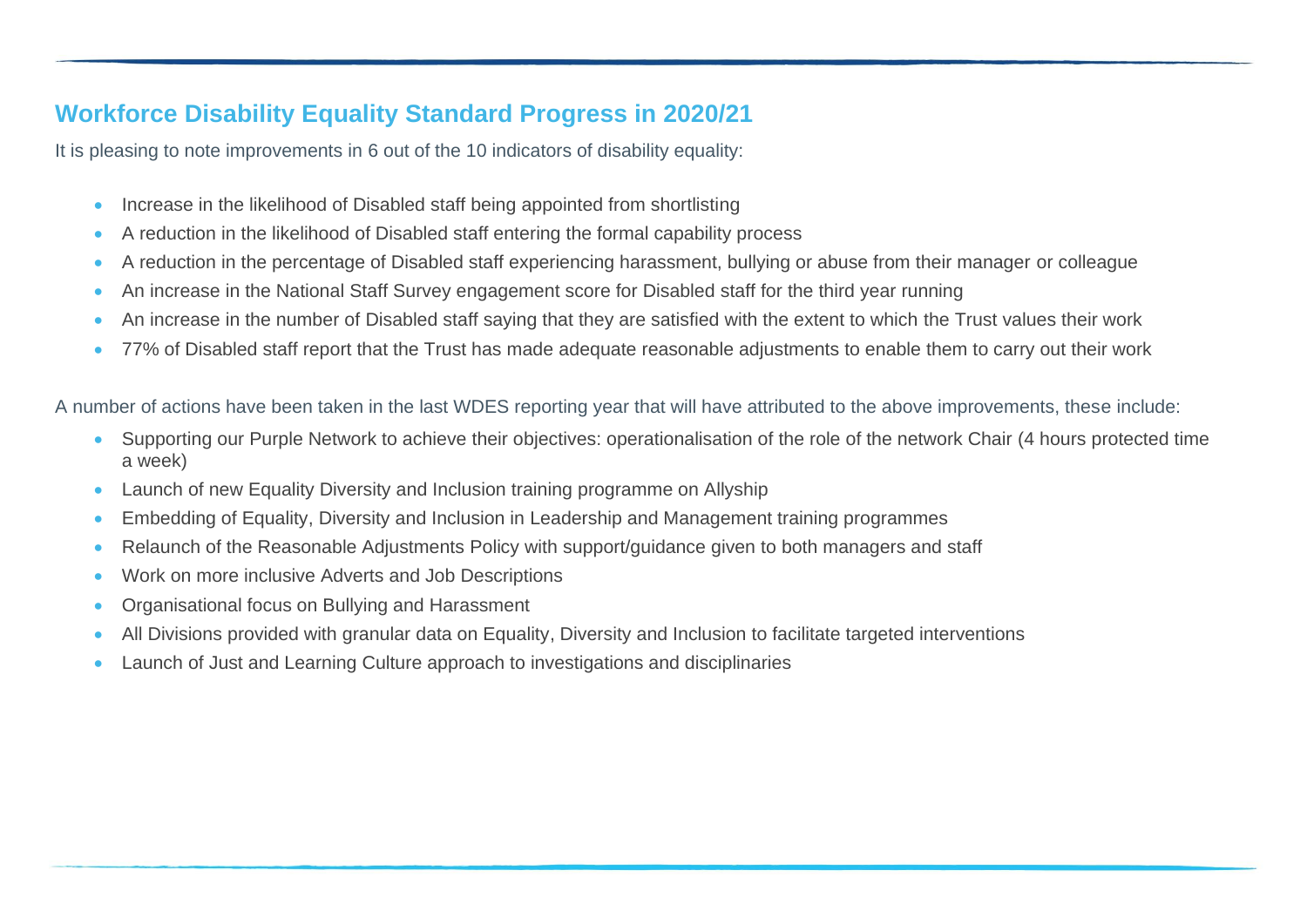**Metric 1: Percentage of staff in AfC pay-bands or medical and dental subgroups and very senior managers (including Executive Board members) compared with the percentage of staff in the overall workforce.**

|                                               | <b>Overall Workforce Profile 2020</b> |                                 |                                     |  | <b>Overall Workforce Profile 2021</b> |                                 |                                     |  |
|-----------------------------------------------|---------------------------------------|---------------------------------|-------------------------------------|--|---------------------------------------|---------------------------------|-------------------------------------|--|
|                                               | <b>Disabled</b>                       | <b>Not Disabled</b>             | <b>Missing or</b><br><b>Unknown</b> |  | <b>Disabled</b>                       | <b>Not</b><br>disabled          | <b>Missing or</b><br><b>Unknown</b> |  |
| <b>Workforce Total</b>                        | 5%                                    | 83%                             | 13%                                 |  | 236 (5%)                              | 3698 (84%)                      | 504 (11%)                           |  |
|                                               |                                       | <b>Non-Clinical Cohort 2020</b> |                                     |  |                                       | <b>Non-Clinical Cohort 2021</b> |                                     |  |
| <b>Cluster 1: Bands 1-4</b>                   | 6.1%                                  | 79.7%                           | 14.2%                               |  | 42 (6%)                               | 574 (82%)                       | 86 (12%)                            |  |
| <b>Cluster 2: Bands 5-7</b>                   | 3.8%                                  | 86.4%                           | 9.9%                                |  | 15(4%)                                | 306 (87%)                       | 30(9%)                              |  |
| <b>Cluster 3: Bands 8a-8b</b>                 | 5.2%                                  | 82.6%                           | 12.2%                               |  | 7(6%)                                 | 108 (85%)                       | 12 (9%)                             |  |
| <b>Cluster 4</b><br><b>Bands 8c-9&amp;VSM</b> | 2%                                    | 78.4%                           | 19.6%                               |  | $0(0\%)$                              | 41 (76%)                        | 13 (24%)                            |  |

Table 1: Workforce Profile - Non-Clinical Cohort

The data presented in Table 1 indicates that 236 staff (5% of the Workforce) have declared a Disability on the Trust's ESR. However, it is important to note that 493 (19% of the NHS Staff Survey respondents) were comfortable to declare their disabilities – this is a significant difference. The declaration rate within the Trust has been consistently at 5% with 504 (11%) members of staff withholding their disability on ESR as at 31 March 2021. However, this is an improvement of 2%: the non-declaration rate was 13% in 2020. Although high non-declaration rates are a national issue, Berkshire Healthcare continues to work on fostering a culture where employees are comfortable to declare.

This year, all Divisions within the Trust were given granular data that highlighted their non-declaration rates. Rather than placing emphasis on encouraging staff to declare disabilities, Divisions were encouraged to work on facilitating a Disability Confident Culture through embracing the Trust's Reasonable Workplace Adjustments Policy to support staff.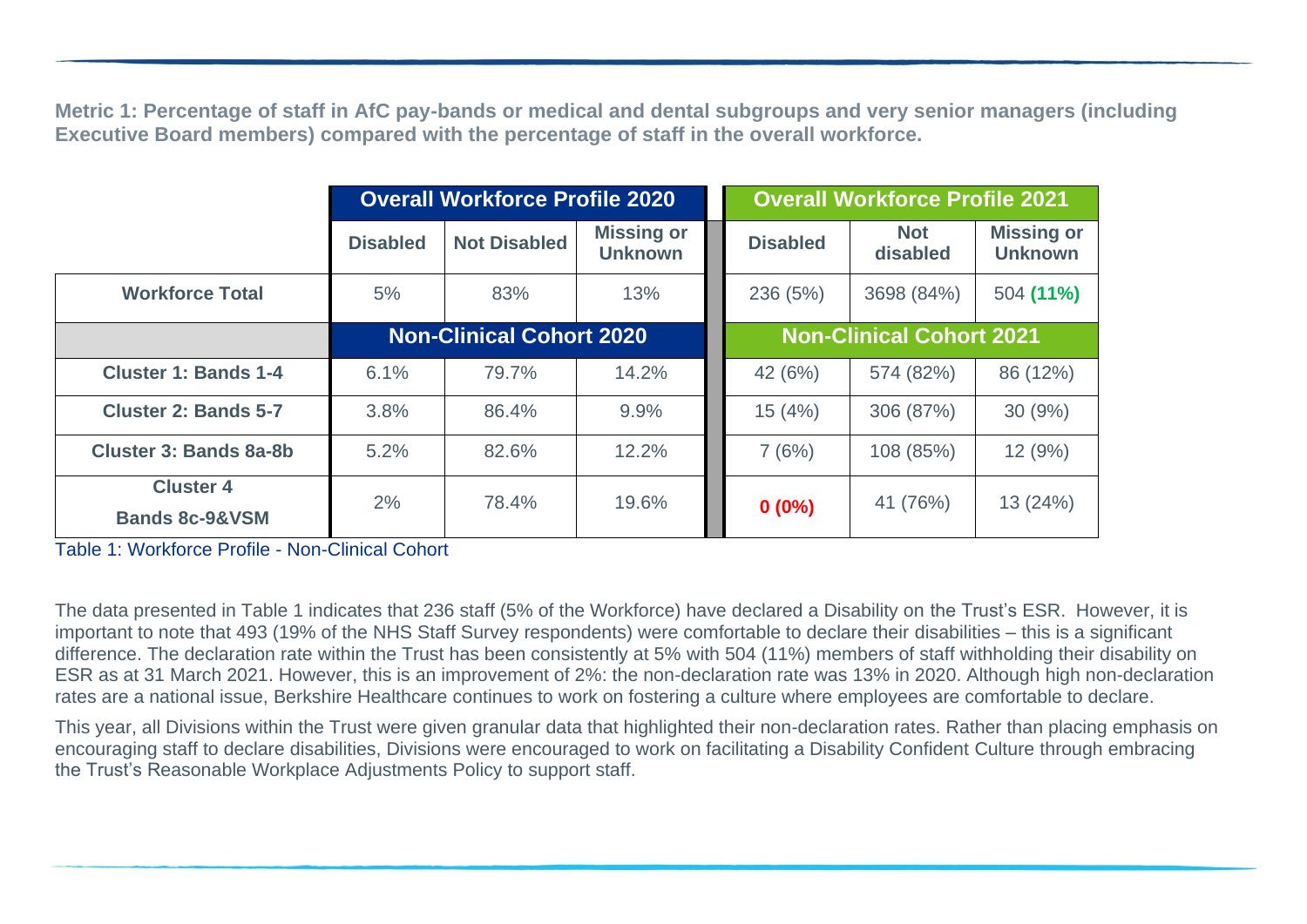Table 1 also presents the numbers of disabled and non-disabled staff employed at Berkshire Healthcare at various Agenda for Change (AfC) pay-bands. Whilst there was an increase of 0.8% at Cluster 3 (Bands 8a-8b); Cluster 4 (Bands 8c-9&VSM) shrunk by 2% to 0%.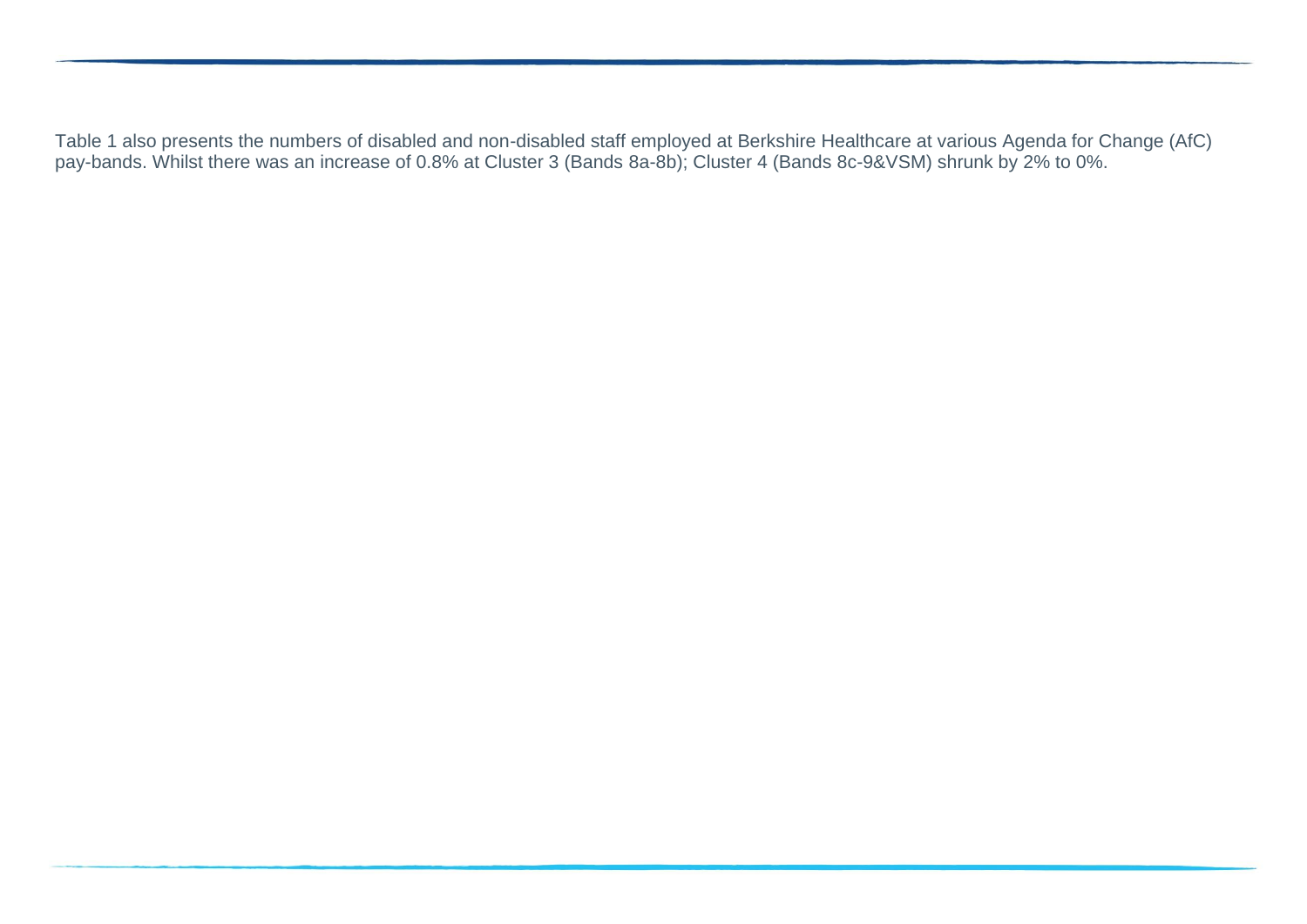|                                                                                                        |                 |                               | <b>Overall Workforce Profile 2020</b> |                 | <b>Overall Workforce Profile 2021</b> |                                     |
|--------------------------------------------------------------------------------------------------------|-----------------|-------------------------------|---------------------------------------|-----------------|---------------------------------------|-------------------------------------|
|                                                                                                        | <b>Disabled</b> | <b>Not Disabled</b>           | <b>Missing or Unknown</b>             | <b>Disabled</b> | <b>Not Disabled</b>                   | <b>Missing or</b><br><b>Unknown</b> |
| <b>Workforce Total</b>                                                                                 | 5%              | 83%                           | 13%                                   | 236(5%)         | 3698 (84%)                            | 504 (11%)                           |
|                                                                                                        |                 | <b>Clinical Cohort - 2020</b> |                                       |                 | <b>Clinical Cohort - 2020</b>         |                                     |
| <b>Cluster 1: Bands 1-4</b>                                                                            | 4.52%           | 84.97%                        | 10.51%                                | 51(5%)          | 845 (87%)                             | 76 (8%)                             |
| <b>Cluster 2: Bands 5-7</b>                                                                            | 4.79%           | 84.76%                        | 10.45%                                | 99 (5%)         | 1703 (87%)                            | 164 (8%)                            |
| Cluster 3: Bands 8a-8b                                                                                 | 4.07%           | 88.89%                        | 7.04%                                 | 11 $(4%)$       | 260 (91%)                             | 14(5%)                              |
| <b>Cluster 4:</b><br><b>Bands 8c-9&amp;VSM</b>                                                         | 8.89%           | 80%                           | 11.11%                                | 4(9%)           | 37 (82%)                              | 4(9%)                               |
| <b>Cluster 5: Medical and</b><br><b>Dental Consultants</b>                                             | 2.44%           | 53.66%                        | 43.90%                                | 3(3%)           | 47 (48%)                              | 48 (49%)                            |
| <b>Cluster 6: Medical and</b><br><b>Dental staff, Non-</b><br><b>Consultant Career</b><br><b>Grade</b> | 5.32%           | 58.51%                        | 36.17%                                | 4(5%)           | 47 (54%)                              | 36 (41%)                            |
| <b>Cluster 7: Medical and</b><br><b>Dental Staff, Medical</b><br>and Dental Trainee<br><b>Grades</b>   | 0.00%           | 3.57%                         | 96.43%                                | $0(0\%)$        | $0(0\%)$                              | 21 (100%)                           |

#### Table 2: Workforce Profile - Clinical Cohort

The clinical cohort data presented in Table 2 above indicates that there were no substantial changes in the workforce profile.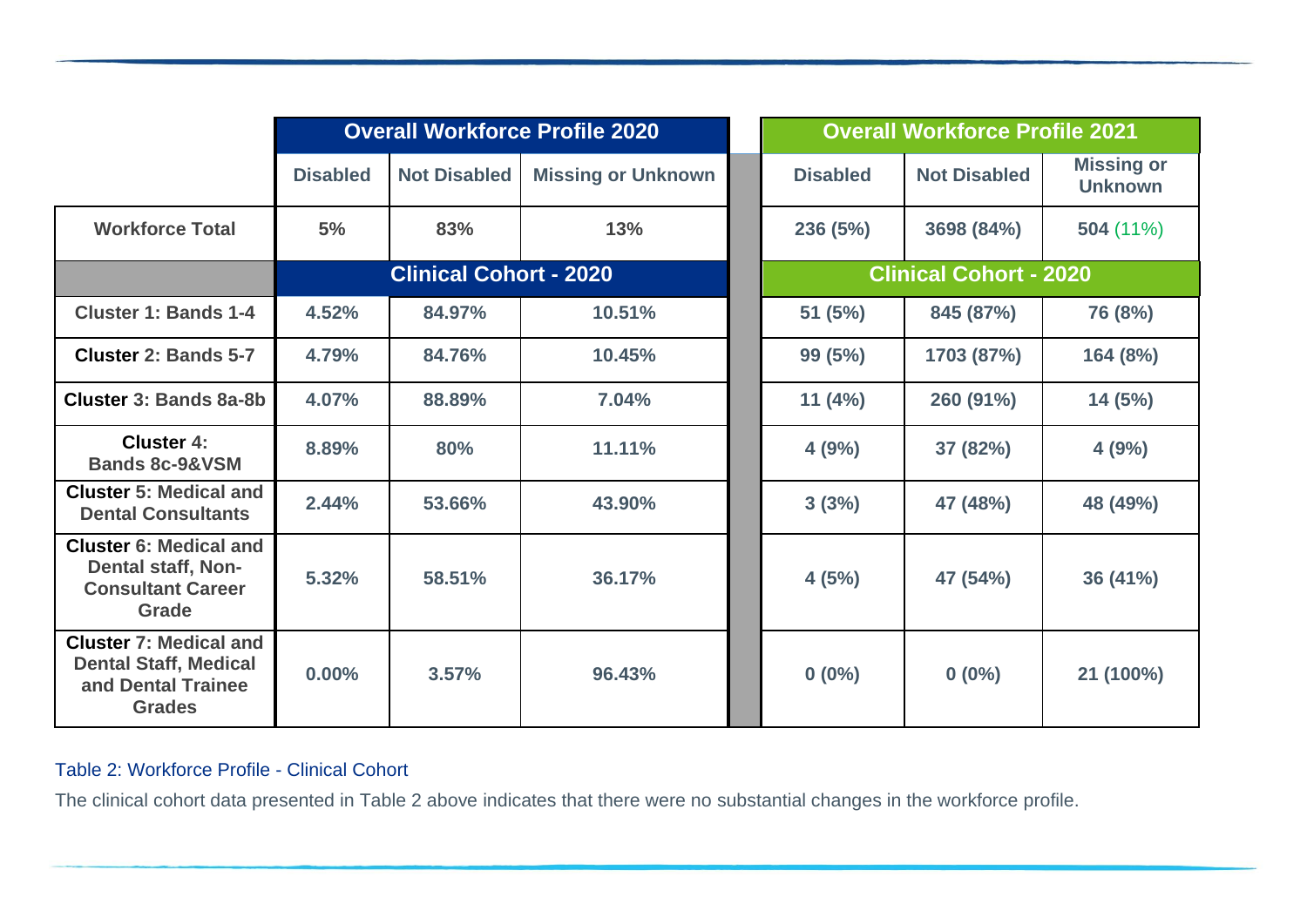#### **The NHS WDES Indicators: Metrics 2-4**

The following indicators are taken from Berkshire Healthcare data and will be used as a benchmark for the future.

| <b>Metric</b> | <b>Descriptor</b>                                                                                                                                                                                                                                               | 2019/20 2020/21 |      |
|---------------|-----------------------------------------------------------------------------------------------------------------------------------------------------------------------------------------------------------------------------------------------------------------|-----------------|------|
| ▴             | Relative likelihood of Non-Disabled staff compared to Disabled staff being appointed from shortlisting across<br>all posts.<br>*A figure below 1:00 indicates that Disabled staff are more likely than Non-Disabled staff to be appointed<br>from shortlisting. | 1.22            | 1.13 |

#### Table 3:Relative likelihood of appointment from shortlisting

The data in Table 3 indicates that whilst recruitment trends still favour Non-Disabled staff, the likelihood of Disabled staff being appointed from shortlisting has improved since 2020: Non-Disabled staff are currently 1.13 times more likely to be appointed from shortlisting. However, one would note here that Metric 2 should be used cautiously as it does not capture an accurate picture – not all shortlisted candidates attend their interviews and not all staff will declare that they have a disability at application stage, yet the metric is based on shortlisting figures.

| <b>Metric</b> | <b>Descriptor</b>                                                                                                                                                                                                                                        | 2019/20 | 2020/21 |
|---------------|----------------------------------------------------------------------------------------------------------------------------------------------------------------------------------------------------------------------------------------------------------|---------|---------|
|               | Relative likelihood of Disabled staff compared to non-disabled staff entering the formal capability process, as<br>measured by entry into the formal capability procedure.                                                                               |         |         |
| 3             | * This metric will be based on data from a two-year rolling average of the current year and the previous year.<br>* A figure above 1:00 indicates that Disabled staff are more likely than Non-Disabled staff to enter the formal<br>capability process. | 9.61    | 4.30    |

#### Table 4: Relative likelihood of entering formal capability process.

The data in Table 4 shows significant improvement in the relative likelihood of Disabled staff compared to Non-Disabled peers entering the formal capability process based on performance since 2020 which may reflect the new Just Culture approach to casework. However, there are validity concerns with comparing the 2020 and 2021 figures.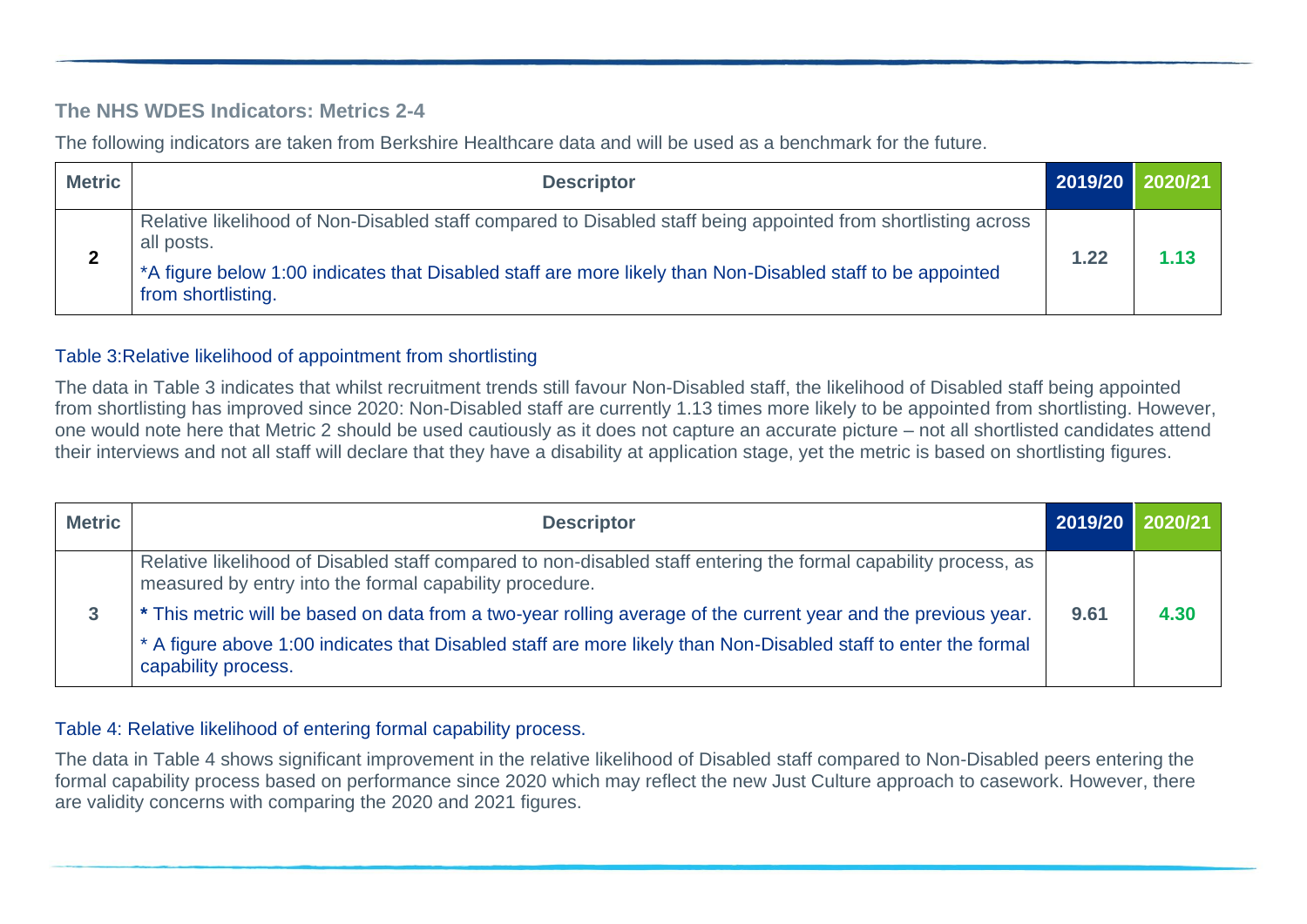Previously, calculations were based on annual data, but from 2021 criteria will be based on data from a two-year rolling average of the current year and the previous year, thus the two figures are not directly comparable.

| <b>Metric</b>                 | <b>Percentage of Disabled staff compared to</b><br>Non-Disabled staff experiencing harassment,                                                                                              | <b>Disabled</b> | Non-<br><b>Disabled</b> | <b>Disabled</b> | Non-<br><b>Disabled</b> | <b>Disabled</b> | Non-<br><b>Disabled</b> |
|-------------------------------|---------------------------------------------------------------------------------------------------------------------------------------------------------------------------------------------|-----------------|-------------------------|-----------------|-------------------------|-----------------|-------------------------|
|                               | bullying or abuse in the last 12 months from:                                                                                                                                               | 2018/19         | 2018/19                 | 2019/20         | 2019/20                 | 2020/21         | 2020/21                 |
|                               | (a) Patients/Service users, their relatives or<br>other members of the public                                                                                                               | 35%             | 22%                     | 30%             | 23%                     | 30%             | 20%                     |
| 4                             | (b) Managers                                                                                                                                                                                | 19%             | 9%                      | 16%             | 9%                      | <b>15%</b>      | 17%                     |
| <b>Staff</b><br><b>Survey</b> | (c) Other Colleagues                                                                                                                                                                        | 26%             | 13%                     | 23%             | 14%                     | 21%             | 13%                     |
| $Q13a-d$                      | (d) Percentage of Disabled staff compared to<br>Non-Disabled staff saying that the last time they<br>experienced harassment, bullying or abuse at<br>work, they or a colleague reported it. | 60%             | 55%                     | 53%             | 61%                     | 54%             | 59%                     |

Table 5: Harassment, bullying or abuse in the last 12 months

Table 5 indicates that the percentage of Disabled staff saying they have experienced harassment, bullying or abuse at work in the last 12 months:

- (a) From patients/service users, their relatives or other members of the public has remained consistent at 30%, this is 10% higher than Non-Disabled staff experience
- (b) From managers has decreased by 1%
- (c) From other colleagues has reduced by 2%, however there is still a significant gap of 8% with Non-Disabled staff
- (d) And they or a colleague have reported it has increased by 1%, however it is important to note that Non-Disabled staff are more likely to report their experiences of harassment, bullying or abuse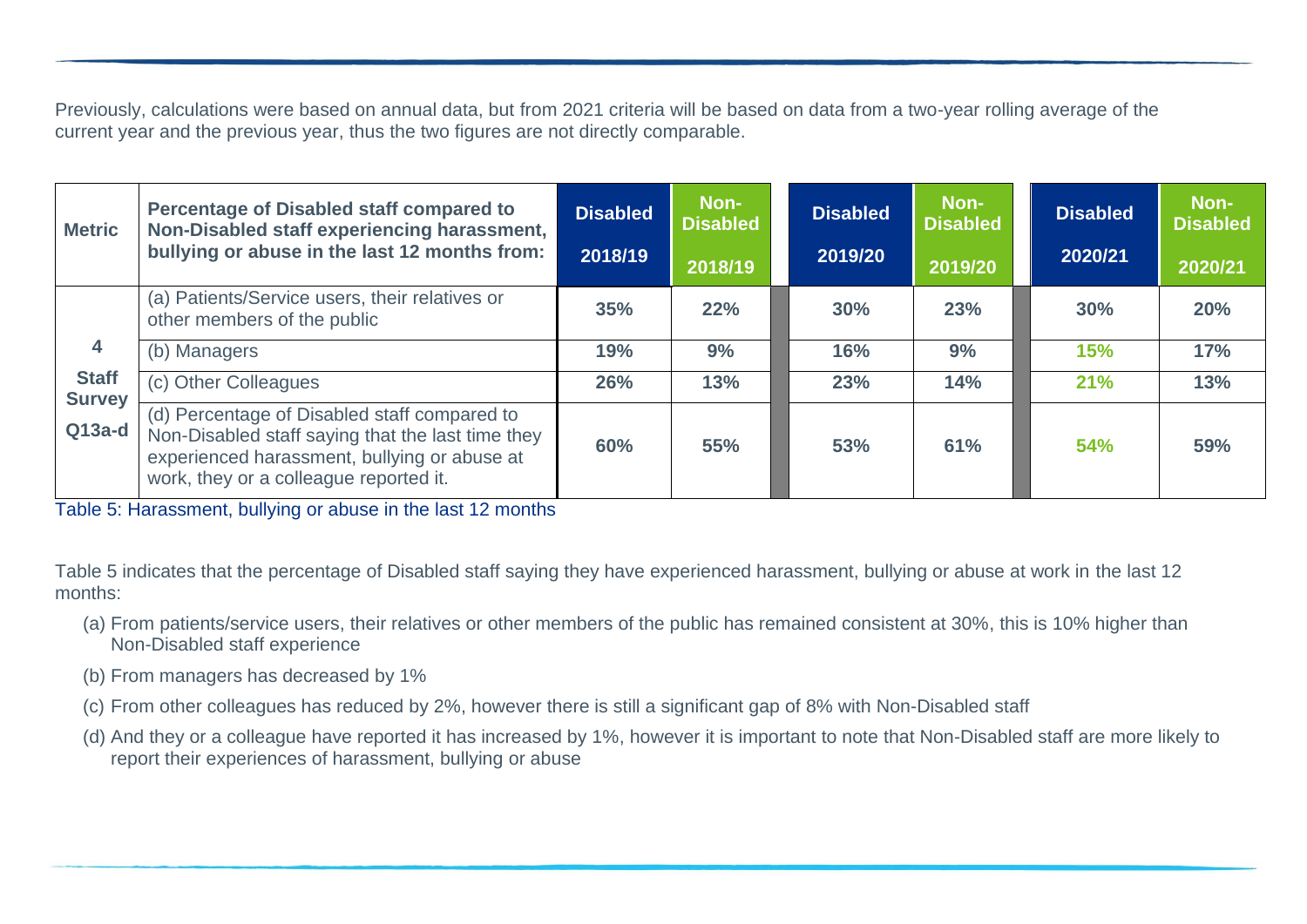| <b>Metric</b>                             | <b>Equal opportunities for career progression</b>                                                                                                                | <b>Disabled</b> | Non-<br><b>Disabled</b> | <b>Disabled</b> | Non-<br><b>Disabled</b> | <b>Disabled</b> | Non-<br><b>Disabled</b> |
|-------------------------------------------|------------------------------------------------------------------------------------------------------------------------------------------------------------------|-----------------|-------------------------|-----------------|-------------------------|-----------------|-------------------------|
|                                           | or promotion                                                                                                                                                     | 2018/19         | 2018/19                 | 2019/20         | 2019/20                 | 2020/21         | 2020/21                 |
| 5<br><b>Staff</b><br><b>Survey</b><br>Q14 | Percentage of Disabled staff compared to Non-<br>Disabled staff believing that the Trust provides<br>equal opportunities for career progression or<br>promotion. | 83%             | 86%                     | 86%             | 88%                     | 84%             | 90%                     |

#### Table 6: Opportunities for career progression or promotion

Table 6 indicates that the percentage of Disabled staff believing the Trust provides equal opportunities for career progression or promotion has decreased since last year by 2% and is 6% less than Non-Disabled staff.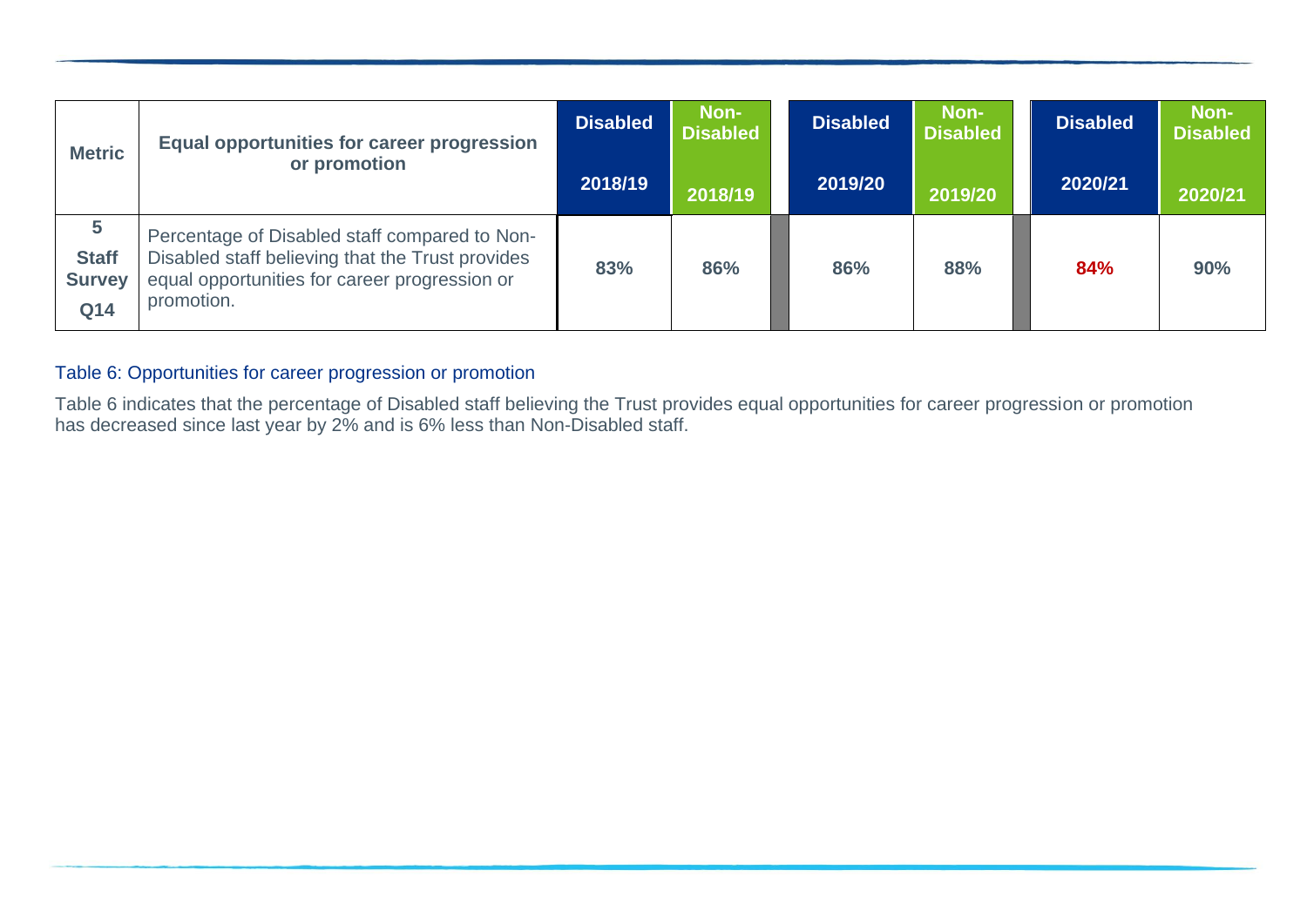| <b>Metric</b>                                     | <b>Presenteeism</b>                                                                                                                                                                                    | <b>Disabled</b><br>2018/19 | Non-<br><b>Disabled</b> | <b>Disabled</b><br>2019/20 | Non-<br><b>Disabled</b> | <b>Disabled</b><br>2020/21 | Non-<br><b>Disabled</b> |
|---------------------------------------------------|--------------------------------------------------------------------------------------------------------------------------------------------------------------------------------------------------------|----------------------------|-------------------------|----------------------------|-------------------------|----------------------------|-------------------------|
|                                                   |                                                                                                                                                                                                        |                            | 2018/19                 |                            | 2019/20                 |                            | 2020/21                 |
| 6<br><b>Staff</b><br><b>Survey</b><br><b>Q11e</b> | Percentage of Disabled staff compared to non-<br>disabled staff saying that they have felt pressure<br>from their manager to come to work, despite not<br>feeling well enough to perform their duties. | 27%                        | 17%                     | 23%                        | 17%                     | 24%                        | 15%                     |

#### Table 7: Presenteeism

Table 7 demonstrates that Disabled staff are 9% more likely to feel pressure from their manager to come to work, despite not feeling well enough than Non-Disabled staff. This figure has worsened by 1% since 2020.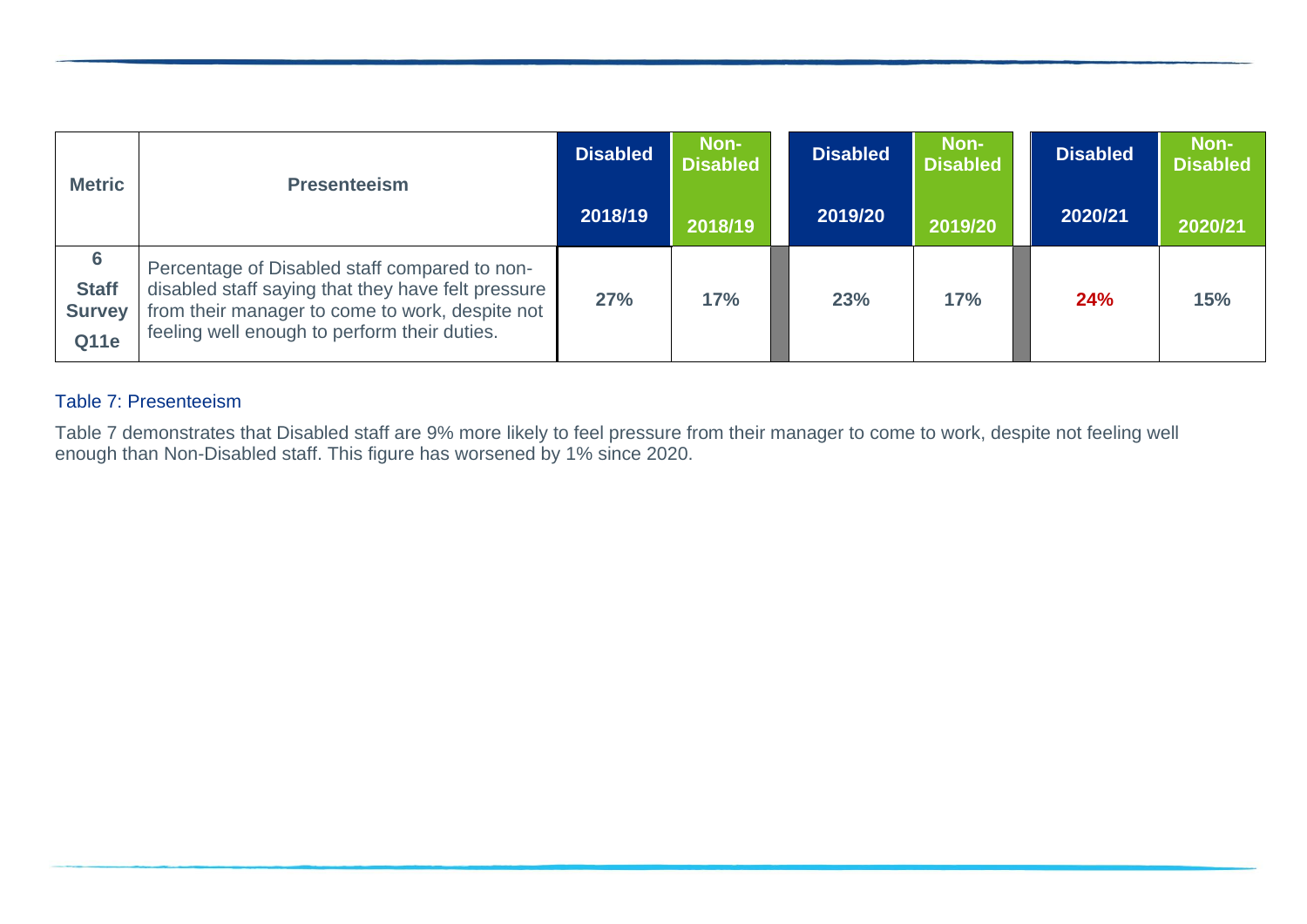| <b>Metric</b>                                    | Disabled staff's views / satisfaction with the<br>extent to which their organisation values<br>their work.                                                          | <b>Disabled</b> | Non-<br><b>Disabled</b> | <b>Disabled</b> | Non-<br><b>Disabled</b> | <b>Disabled</b> | Non-<br><b>Disabled</b> |
|--------------------------------------------------|---------------------------------------------------------------------------------------------------------------------------------------------------------------------|-----------------|-------------------------|-----------------|-------------------------|-----------------|-------------------------|
|                                                  |                                                                                                                                                                     | 2018/19         | 2018/19                 | 2019/20         | 2019/20                 | 2020/21         | 2020/21                 |
| <b>Staff</b><br><b>Survey</b><br>Q <sub>5f</sub> | Percentage of Disabled staff compared to non-<br>disabled staff saying that they are satisfied with<br>the extent to which their organisation values<br>their work. | 44%             | 58%                     | 54%             | 61%                     | 55%             | 67%                     |

#### Table 8: Satisfaction rate on how organisation values staff's work

Table 8 indicates that 55% of Disabled staff say they are satisfied with the extent to which their organisation values their work, however this is 12% less than Non-Disabled staff. The percentage number of Disabled staff saying this has improved by 1% on 2020 results.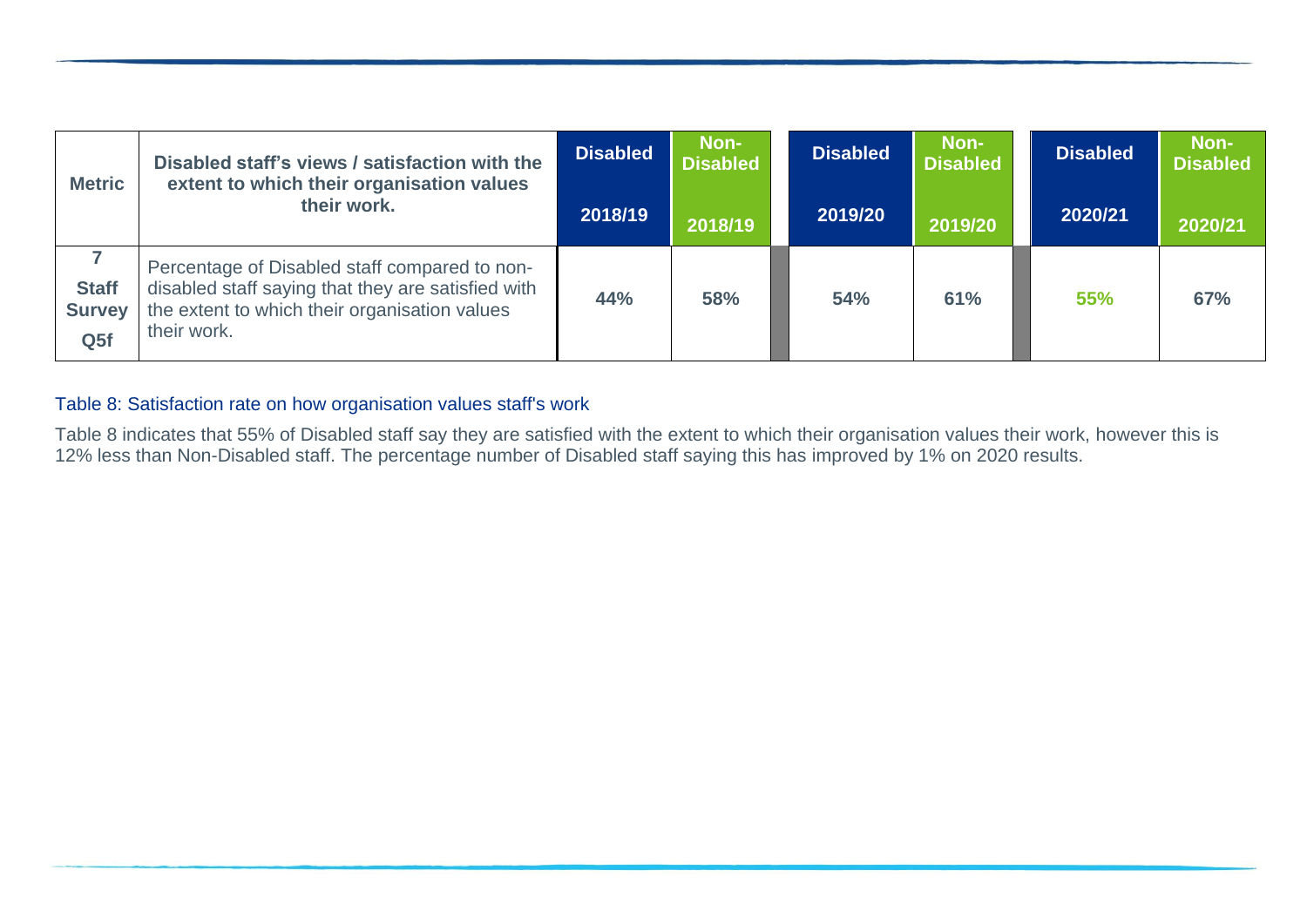| <b>Metric</b>                         | <b>Reasonable Adjustments for Disabled staff</b>                                                                                   | 2018/19    | 2019/20 | 2020/21    |
|---------------------------------------|------------------------------------------------------------------------------------------------------------------------------------|------------|---------|------------|
| <b>Staff</b><br><b>Survey</b><br>Q26b | Percentage of Disabled staff saying that their employer has made<br>adequate adjustment(s) to enable them to carry out their work. | <b>74%</b> | 75%     | <b>77%</b> |

#### Table 9: Reasonable Adjustments

Table 9 indicates that 77% of Disabled staff say that their employer has made adequate adjustments to enable them to carry out their work, meaning that 23% have not had the adjustments required. However, whilst this figure represents an improvement of 2% on 2020's results, it is still 4% behind the national average of 81%.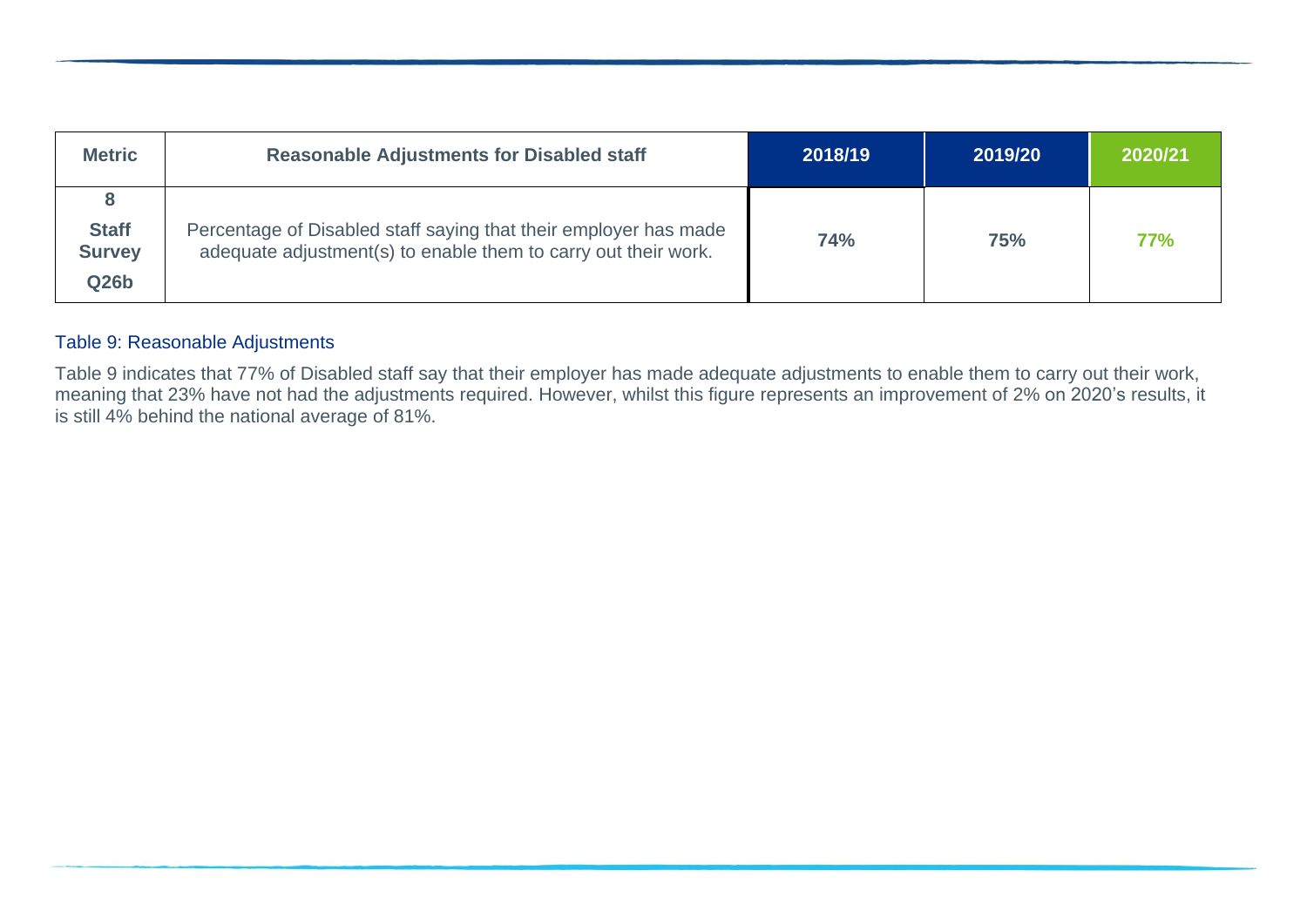| <b>Metric</b>                                            | NHS Staff Survey and the engagement of Disabled staff                                                                     | <b>Disabled</b><br>2018/19 | <b>Disabled</b><br>2019/20 | <b>Disabled</b><br>2020/21 |
|----------------------------------------------------------|---------------------------------------------------------------------------------------------------------------------------|----------------------------|----------------------------|----------------------------|
| 9<br><b>National</b>                                     | (a) The staff engagement scores for Disabled and Non-Disabled staff                                                       | 7.0                        | 7.0                        | 7.2                        |
| <b>Survey Staff</b><br><b>Engagement</b><br><b>Score</b> | (b) Has Berkshire Healthcare taken action to facilitate the voices of<br>Disabled staff in your organisation to be heard? |                            | Yes                        |                            |

#### Table 10: The Engagement of Disabled Staff

Table 10 shows that the staff engagement score for Disabled staff has increased since last year to 7.2 – a figure that is well above benchmark average of 6.8. However, this is lower than the overall workforce engagement score which is 7.5.

It is worth noting that the Trust has answered 'Yes' to this question and voices of Disabled staff are heard via an active, up and running Purple Staff Network, whose Chair has protected time of half a day each week. The Purple Staff Network has Executive level sponsorship (Deputy Chief Executive Officer). The voice of disabled staff was sought in the co-production of the new People and EDI strategies.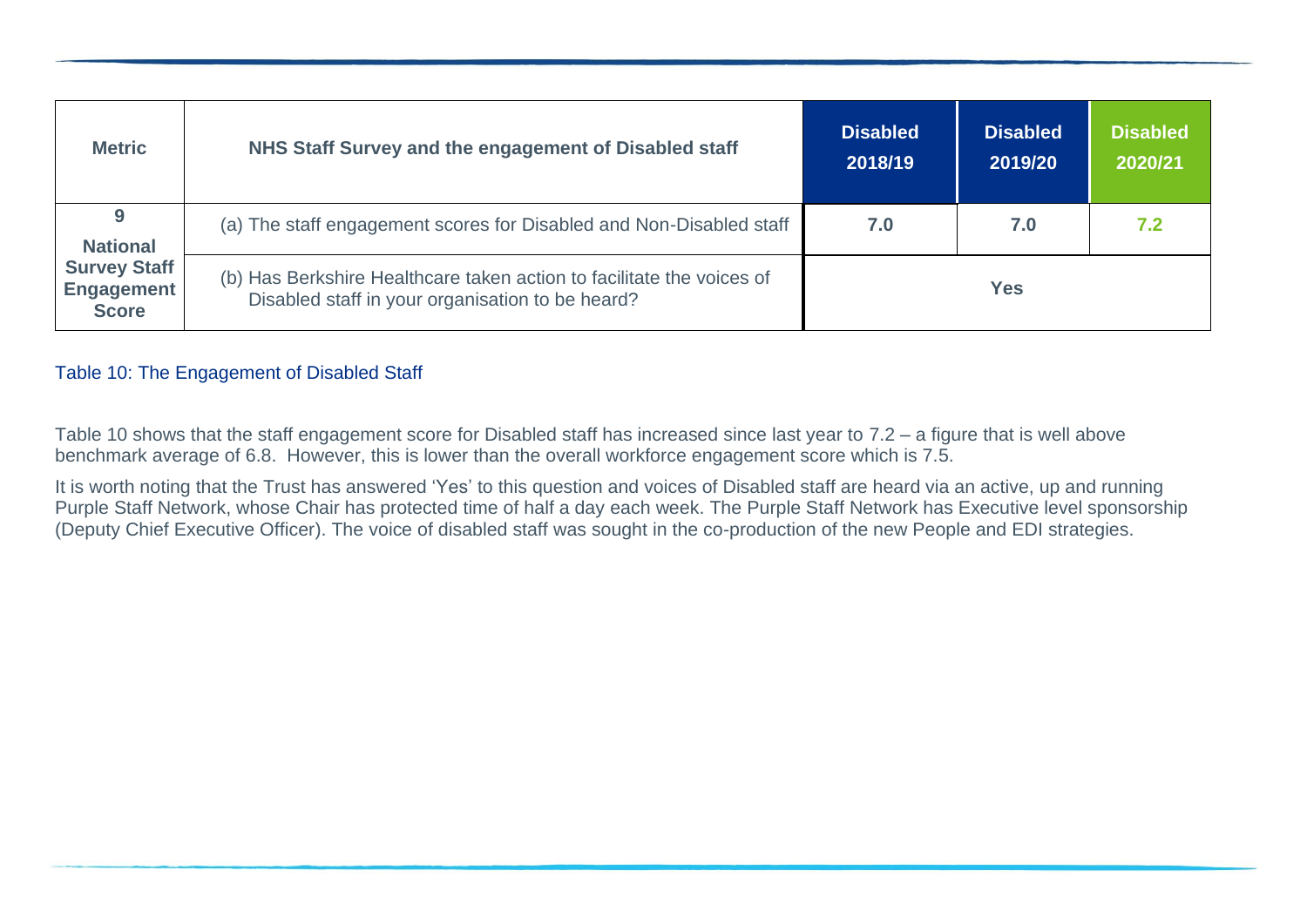| <b>Metric</b>                         | <b>Board Representation: the difference for Disabled and</b><br>Non-Disabled staff.                                                            | <b>Disabled</b><br>2018/19 | <b>Disabled</b><br>2019/20 | <b>Disabled</b><br>2020/21 |
|---------------------------------------|------------------------------------------------------------------------------------------------------------------------------------------------|----------------------------|----------------------------|----------------------------|
| 10                                    | Percentage difference between the organisation's Board voting<br>membership and                                                                |                            |                            |                            |
| <b>Board</b><br><b>Representation</b> | its organisation's overall workforce, disaggregated:<br>By voting membership of the Board<br>By Executive membership of the Board<br>$\bullet$ | 2%                         | 2%                         | $(-)5%$                    |

## Table 11: Board Representation

The data in Table 11 shows that there is no Disabled staff representation on the Board with voting membership. Staff not declaring their disability status on ESR is prevalent throughout all levels of the organisation, this is demonstrated by 11% of the workforce not reporting their disability status on ESR.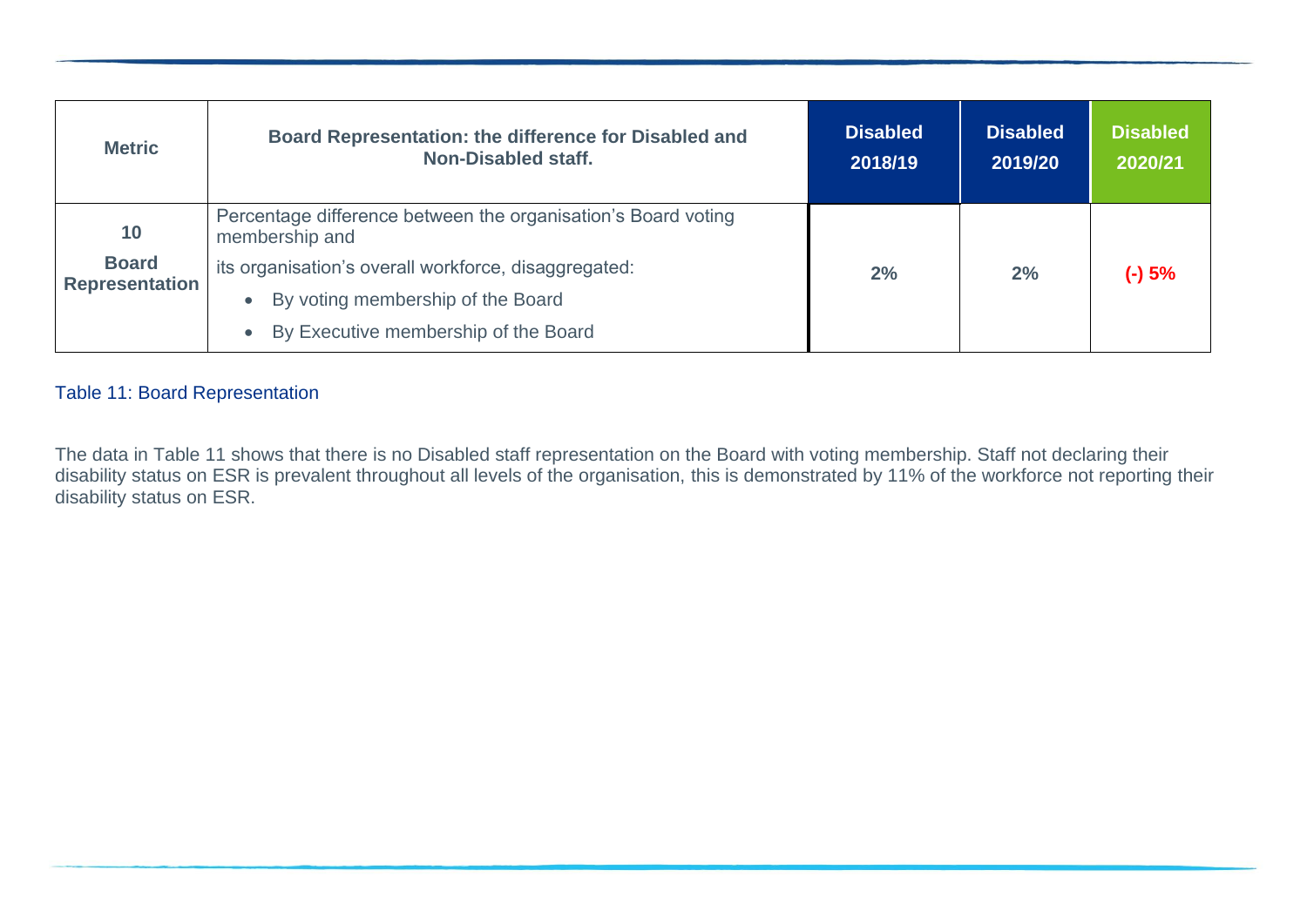# **Conclusion and Next Steps**

Based on the 2020-21 data the following have been identified as areas of concern that the Trust must focus on for improvement:

- Lack of parity in the recruitment and selection process
- Presenteeism
- Staff who have not declared their disability status
- Disabled staff experiencing harassment, bullying or abuse from patients, service users, relatives or members of the public, their manager and colleagues
- Disabled staff believing the Trust provides equal opportunities for career progression or promotion
- Lack of Disabled representation on the Board with voting membership

With these concerns in mind, the Trust's EDI Improvement Plan (see Appendix 1) outlines actions the Trust will take to respond to the WDES and achieve improvements against the following themes:

- 'De-biasing' and 'inclusivisation' of the recruitment and selection processes
- Eradication of discrimination, bullying and harassment in the workplace
- Equalisation of career opportunities for development
- Increasing disability declaration rates
- Compassionate and inclusive leadership
- Allyship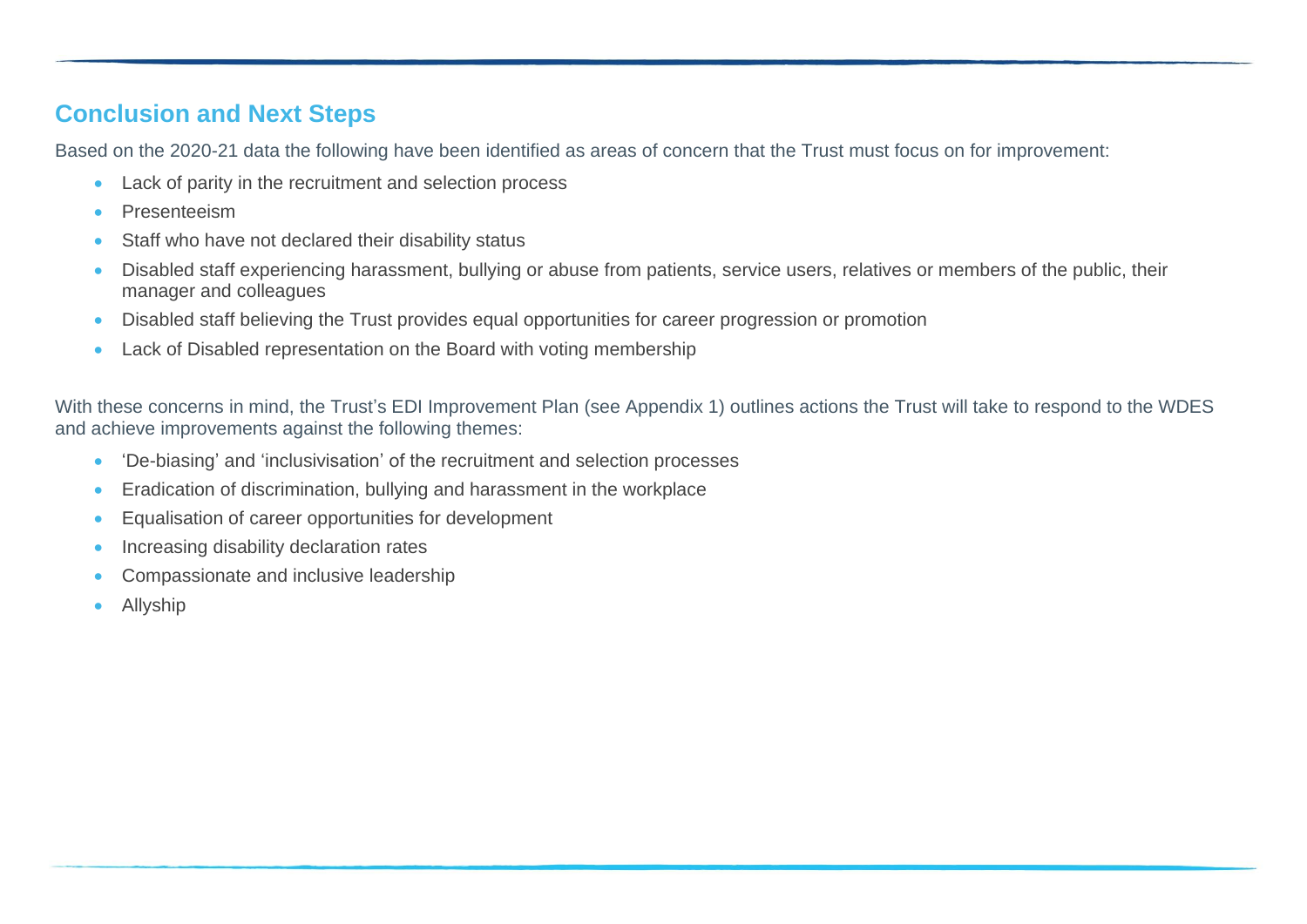# **Appendix 1: EDI Improvement Plan**

| <b>Action</b>                                                     | <b>EDI Strategy</b><br><b>Objectives</b>                            | <b>Progress</b>                                                                                                                                                                                                                                                                           | <b>Next steps</b>                                                                                                                                                                                                                                                                                                                                                                  | <b>Timescales</b>                                        |
|-------------------------------------------------------------------|---------------------------------------------------------------------|-------------------------------------------------------------------------------------------------------------------------------------------------------------------------------------------------------------------------------------------------------------------------------------------|------------------------------------------------------------------------------------------------------------------------------------------------------------------------------------------------------------------------------------------------------------------------------------------------------------------------------------------------------------------------------------|----------------------------------------------------------|
| Continue to<br>increase disability<br>declaration rates<br>on ESR | Staff engagement<br>scores for Disabled<br><b>Declaration rates</b> | Discussion of granular Divisional<br>data with EDI Leads.<br>Continue to promote Reasonable<br>Adjustments Policy - people need<br>to see the benefits of declaring<br>Communication strategy to raise<br>$\bullet$<br>awareness about ESR data -<br>people need to feel safe to declare. | Continue to promote Reasonable<br>$\bullet$<br><b>Adjustment Policy</b><br>Continue to offer drop-in sessions to<br>guide managers and staff about<br>Reasonable Adjustment Policies<br>Communicate a reminder about the<br>$\bullet$<br>importance of declaration to all staff, and<br>how they can use ESR Self Service<br>functionality to update their personal<br>information | Ongoing                                                  |
| Rollout of new<br>Ready for<br>Change<br>Programme                | Allyship<br><b>Emotional and</b><br><b>Cultural Intelligence</b>    | Extensive rollout of the programme<br>$\bullet$                                                                                                                                                                                                                                           | Identify and prioritise Divisions or Teams<br>$\bullet$<br>with greatest EDI need<br>'Train the trainer' – have a pool of<br>trainers to increase speed of rollout of<br>programme<br>Review delivery and impact of<br>$\bullet$<br>programme                                                                                                                                      | November<br>2021<br>December<br>2021<br>December<br>2021 |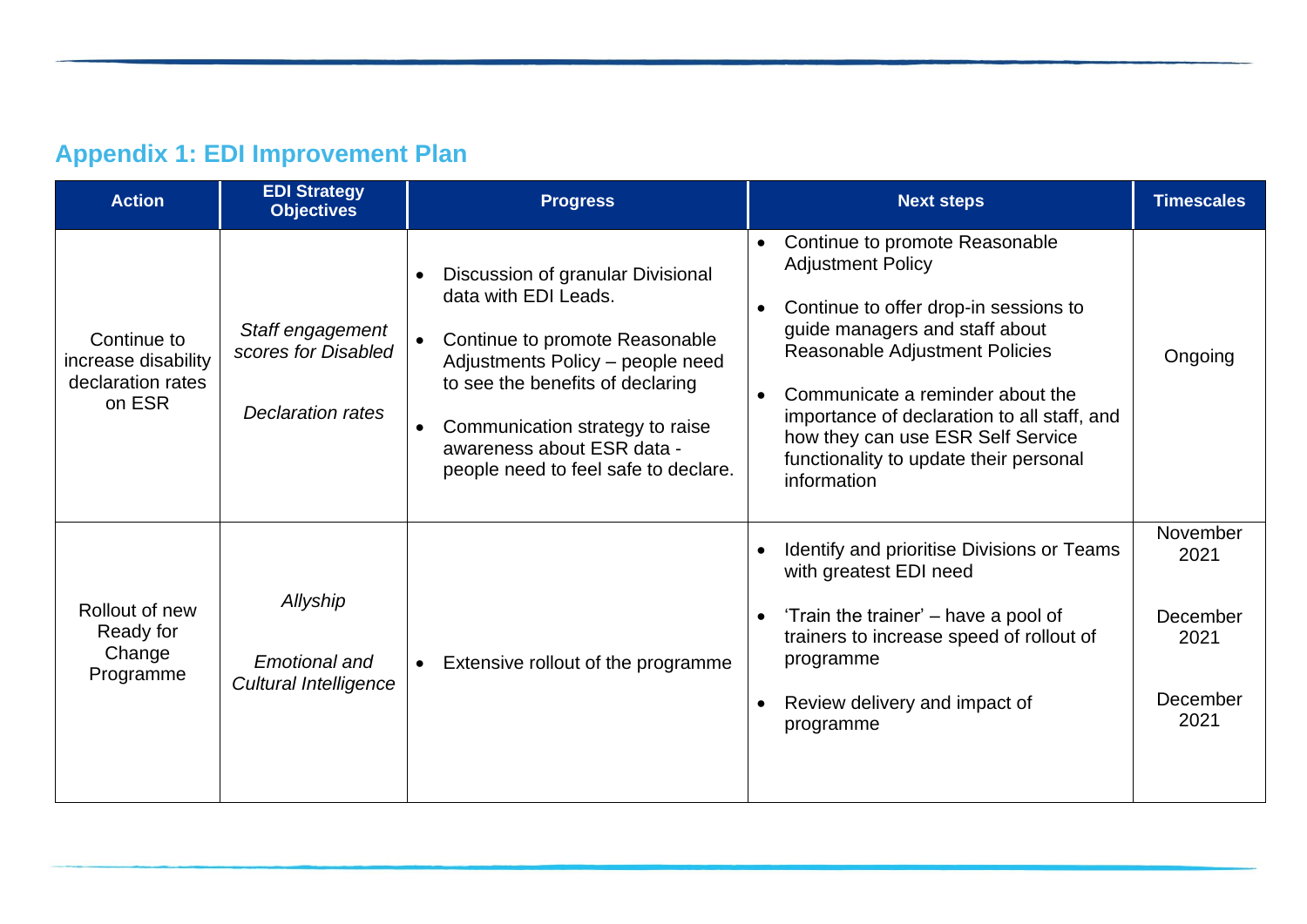| Increase the<br>likelihood of<br>Disabled staff<br>being appointed<br>from shortlisting<br>through improved<br>and inclusive<br>recruitment<br>processes | Recruitment<br>Processes                                                                              | Place inclusion at the centre of<br>people recruitment<br>Monitor candidate profiles at all<br>stages of recruitment                                                                                                                                                                                                                                                                                                                                                                                                                                                                                                                                                                  | $\bullet$                           | Work with Purple Network and review<br>recruitment process (including job<br>adverts)<br>Deliver inclusive recruitment training<br>(including unconscious bias)<br>Invest in a pool of EDI champions to sit<br>on interview panels                                                                                                                                                                                                                                                                                  | September<br>2021<br>January 2022<br>February<br>2022 |
|----------------------------------------------------------------------------------------------------------------------------------------------------------|-------------------------------------------------------------------------------------------------------|---------------------------------------------------------------------------------------------------------------------------------------------------------------------------------------------------------------------------------------------------------------------------------------------------------------------------------------------------------------------------------------------------------------------------------------------------------------------------------------------------------------------------------------------------------------------------------------------------------------------------------------------------------------------------------------|-------------------------------------|---------------------------------------------------------------------------------------------------------------------------------------------------------------------------------------------------------------------------------------------------------------------------------------------------------------------------------------------------------------------------------------------------------------------------------------------------------------------------------------------------------------------|-------------------------------------------------------|
| Continue to<br>address the<br>poorer<br>experience of<br>disabled staff<br>reported through<br>the NSS for<br>Bullying and<br>Harassment                 | Inequalities and<br>differentials in<br>experience:<br>• Just Culture<br>• Bullying and<br>Harassment | Promote Trust's Zero-Tolerance<br>$\bullet$<br>Policy about bullying and<br>harassment, supported by Comms<br>to reduce violence against our staff<br>by patients and their families.<br>Appointment of an OD violence<br>$\bullet$<br>reduction lead to tackle issues of<br>violence against our staff<br>Continue to promote reasonable<br>$\bullet$<br>adjustments policy and provide<br>guidance and clarity for our staff<br>with a disability and managers<br>Work with the Purple Network to<br>$\bullet$<br>improve use of soft intelligence<br>about people's experience, in<br>combination with data from Human<br>Resources, EDI Team and<br>Freedom to Speak Up processes | $\bullet$<br>$\bullet$<br>$\bullet$ | Reduction of Bullying and Harassment to<br>be a key deliverable of the newly formed<br>EDI Team.<br>Continue to promote Reasonable<br><b>Adjustment Policy</b><br>Continue to offer drop-in sessions to<br>guide managers and staff about<br>Reasonable Adjustment Policies<br><b>Embed Reasonable Adjustments Policy</b><br>work EDI into Leadership Training for<br>managers<br>Continue to promote the Reasonable<br>Adjustments Policy through the internal<br>communication channels for staff and<br>managers | Ongoing                                               |